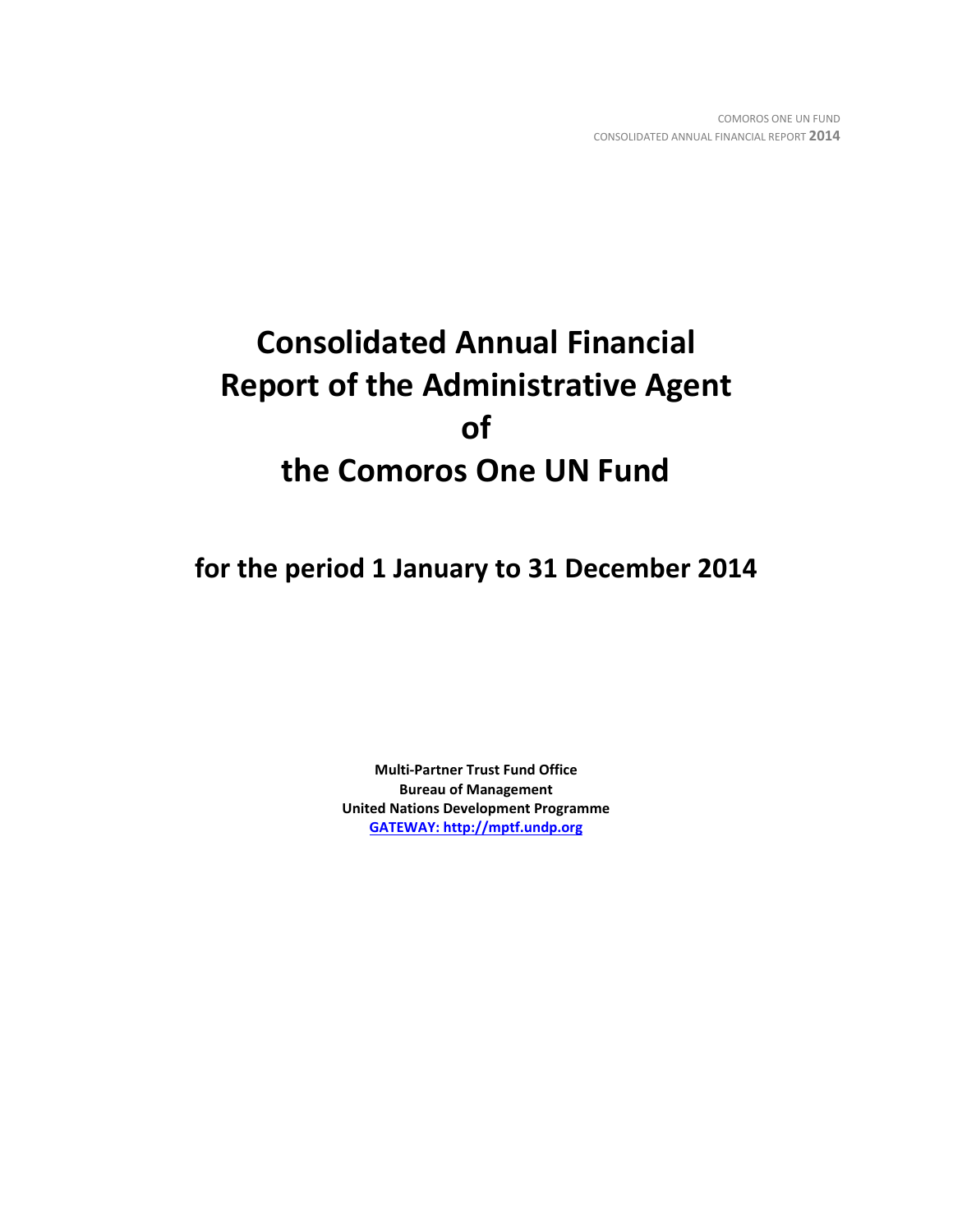## **PARTICIPATING ORGANIZATIONS CONTRIBUTORS**



United Nations Capital Development Fund



United Nations Development Fund



United Nations Educational, Scientific and Cultural Organization



United Nations Population Fund



United Nations Children's Fund



World Health Organization



Expanded DaO Funding Window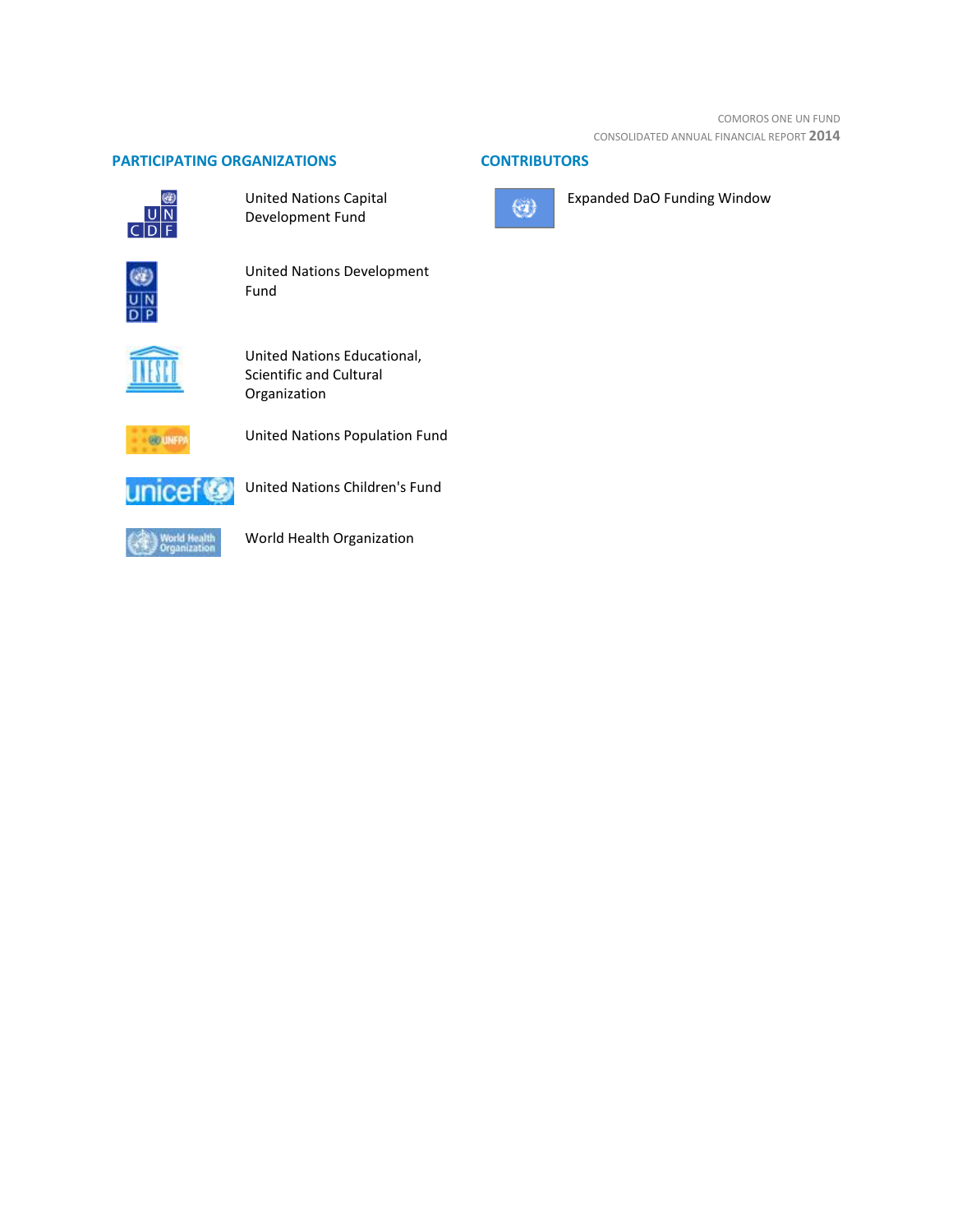#### **DEFINITIONS**

#### **Allocation**

Amount approved by the Steering Committee for a project/programme.

#### **Approved Project/Programme**

A project/programme including budget, etc., that is approved by the Steering Committee for fund allocation purposes.

#### **Contributor Commitment**

Amount(s) committed by a donor to a Fund in a signed Standard Administrative Arrangement with the UNDP Multi-Partner Trust Fund Office (MPTF Office), in its capacity as the Administrative Agent. A commitment may be paid or pending payment.

#### **Contributor Deposit**

Cash deposit received by the MPTF Office for the Fund from a contributor in accordance with a signed Standard Administrative Arrangement.

#### **Delivery Rate**

The percentage of funds that have been utilized, calculated by comparing expenditures reported by a Participating Organization against the 'net funded amount'.

#### **Indirect Support Costs**

A general cost that cannot be directly related to any particular programme or activity of the Participating Organizations. UNDG policy establishes a fixed indirect cost rate of 7% of programmable costs.

#### **Net Funded Amount**

Amount transferred to a Participating Organization less any refunds transferred back to the MPTF Office by a Participating Organization.

#### **Participating Organization**

A UN Organization or other inter-governmental Organization that is an implementing partner in a Fund, as represented by signing a Memorandum of Understanding (MOU) with the MPTF Office for a particular Fund.

#### **Project Expenditure**

The sum of expenses and/or expenditure reported by all Participating Organizations for a Fund irrespective of which basis of accounting each Participating Organization follows for donor reporting.

#### **Project Financial Closure**

A project or programme is considered financially closed when all financial obligations of an operationally completed project or programme have been settled, and no further financial charges may be incurred.

#### **Project Operational Closure**

A project or programme is considered operationally closed when all programmatic activities for which Participating Organization(s) received funding have been completed.

#### **Project Start Date**

Date of transfer of first instalment from the MPTF Office to the Participating Organization.

#### **Total Approved Budget**

This represents the cumulative amount of allocations approved by the Steering Committee.

#### **US Dollar Amount**

The financial data in the report is recorded in US Dollars and due to rounding off of numbers, the totals may not add up.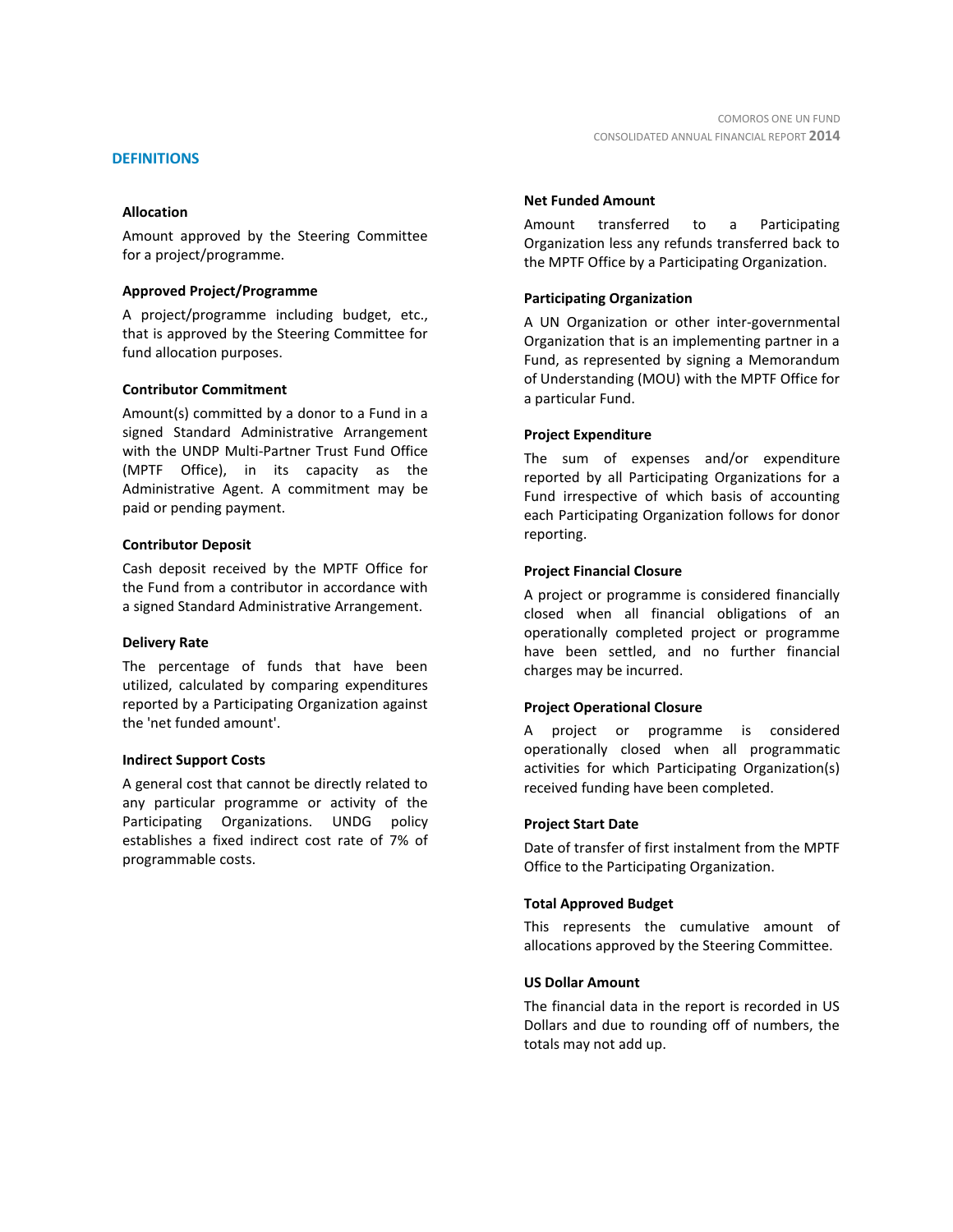#### **2014 FINANCIAL PERFORMANCE**

This chapter presents financial data and analysis of the Comoros One UN Fund using the pass-through funding modality as of 31 December **2014**. Financial information for this Fund is also available on the MPTF Office GATEWAY, at the following address: [http://mptf.undp.org/factsheet/fund/KM100.](http://mptf.undp.org/factsheet/fund/KM100) The Fund operationally closed, and all programmatic activities completed by the end of the MoU in December 2014.

bringing the cumulative source of funds to US\$ **4,434,839.**

Of this amount, US\$ **4,386,797** has been transferred to **6** Participating Organizations, of which US\$ **4,011,091** has been reported as expenditure. The Administrative Agent fee has been charged at the approved rate of 1% on deposits and amounts to US\$ **44,240**. Table 1 provides an overview of the overall sources, uses, and balance of the Comoros One UN Fund as of 31 December **2014**.

#### **1. SOURCES AND USES OF FUNDS**

As of 31 December **2014**, **1** contributor deposited US\$ **4,424,000** in contributions and US\$ **10,839** has been earned in interest,

#### **Table 1. Financial Overview, as of 31 December 2014 (in US Dollars)**

|                                                           | Annual 2013 | <b>Annual 2014</b> | <b>Cumulative</b> |
|-----------------------------------------------------------|-------------|--------------------|-------------------|
| <b>Sources of Funds</b>                                   |             |                    |                   |
| <b>Gross Contributions</b>                                |             |                    | 4,424,000         |
| Fund Earned Interest and Investment Income                | 33          | 34                 | 9,380             |
| Interest Income received from Participating Organizations |             |                    | 1,459             |
| Refunds by Administrative Agent to Contributors           |             |                    |                   |
| Fund balance transferred to another MDTF                  |             |                    |                   |
| <b>Other Revenues</b>                                     |             |                    |                   |
| <b>Total: Sources of Funds</b>                            | 33          | 34                 | 4,434,839         |
| <b>Use of Funds</b>                                       |             |                    |                   |
| Transfers to Participating Organizations                  |             |                    | 4,386,797         |
| Refunds received from Participating Organizations         | (5,808)     | (4, 341)           | (10, 149)         |
| <b>Net Funded Amount to Participating Organizations</b>   | (5,808)     | (4, 341)           | 4,376,649         |
| <b>Administrative Agent Fees</b>                          |             |                    | 44,240            |
| Direct Costs: (Steering Committee, Secretariatetc.)       |             |                    |                   |
| <b>Bank Charges</b>                                       | 1           | 1                  | 70                |
| <b>Other Expenditures</b>                                 |             |                    |                   |
| <b>Total: Uses of Funds</b>                               | (5,807)     | (4, 340)           | 4,420,959         |
| Change in Fund cash balance with Administrative Agent     | 5,840       | 4,374              | 13,881            |
| Opening Fund balance (1 January)                          | 3,667       | 9,507              |                   |
| <b>Closing Fund balance (31 December)</b>                 | 9,507       | 13,881             | 13,881            |
| Net Funded Amount to Participating Organizations          | (5,808)     | (4, 341)           | 4,376,649         |
| Participating Organizations' Expenditure                  | 943,817     | 275,331            | 4,011,091         |
| <b>Balance of Funds with Participating Organizations</b>  |             |                    | 365,558           |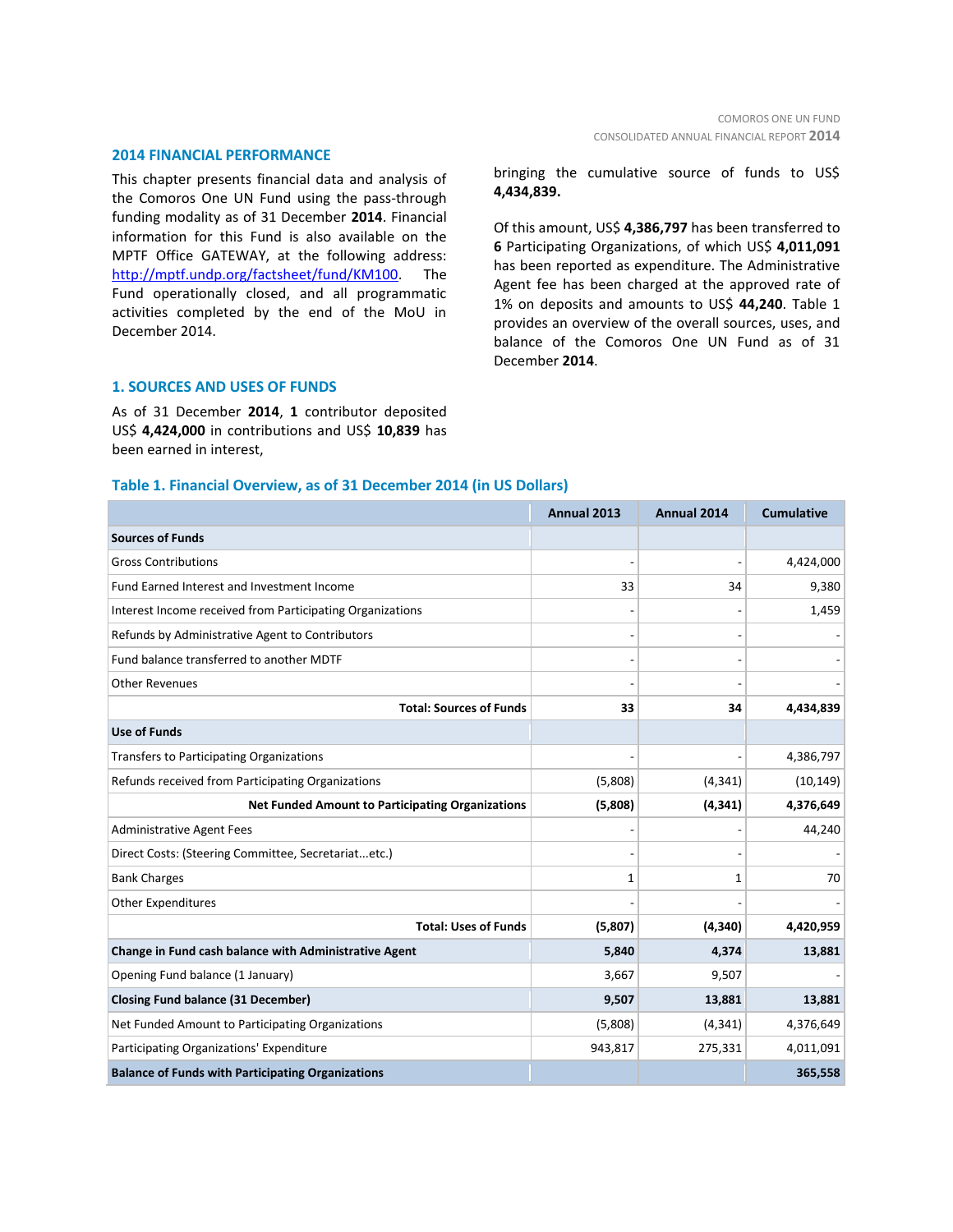# **2. PARTNER CONTRIBUTIONS**

Table 2 provides information on cumulative contributions received from all contributors to this Fund as of 31 December **2014**.

# **Table 2. Contributors' Deposits, as of 31 December 2014 (in US Dollars)**

| <b>Contributors</b>                | <b>Prior Years</b><br>as of 31-Dec-2013 | <b>Current Year</b><br>Jan-Dec-2014 | <b>Total</b> |
|------------------------------------|-----------------------------------------|-------------------------------------|--------------|
| <b>Expanded DaO Funding Window</b> | 4,424,000                               |                                     | 4,424,000    |
| <b>Grand Total</b>                 | 4,424,000                               |                                     | 4,424,000    |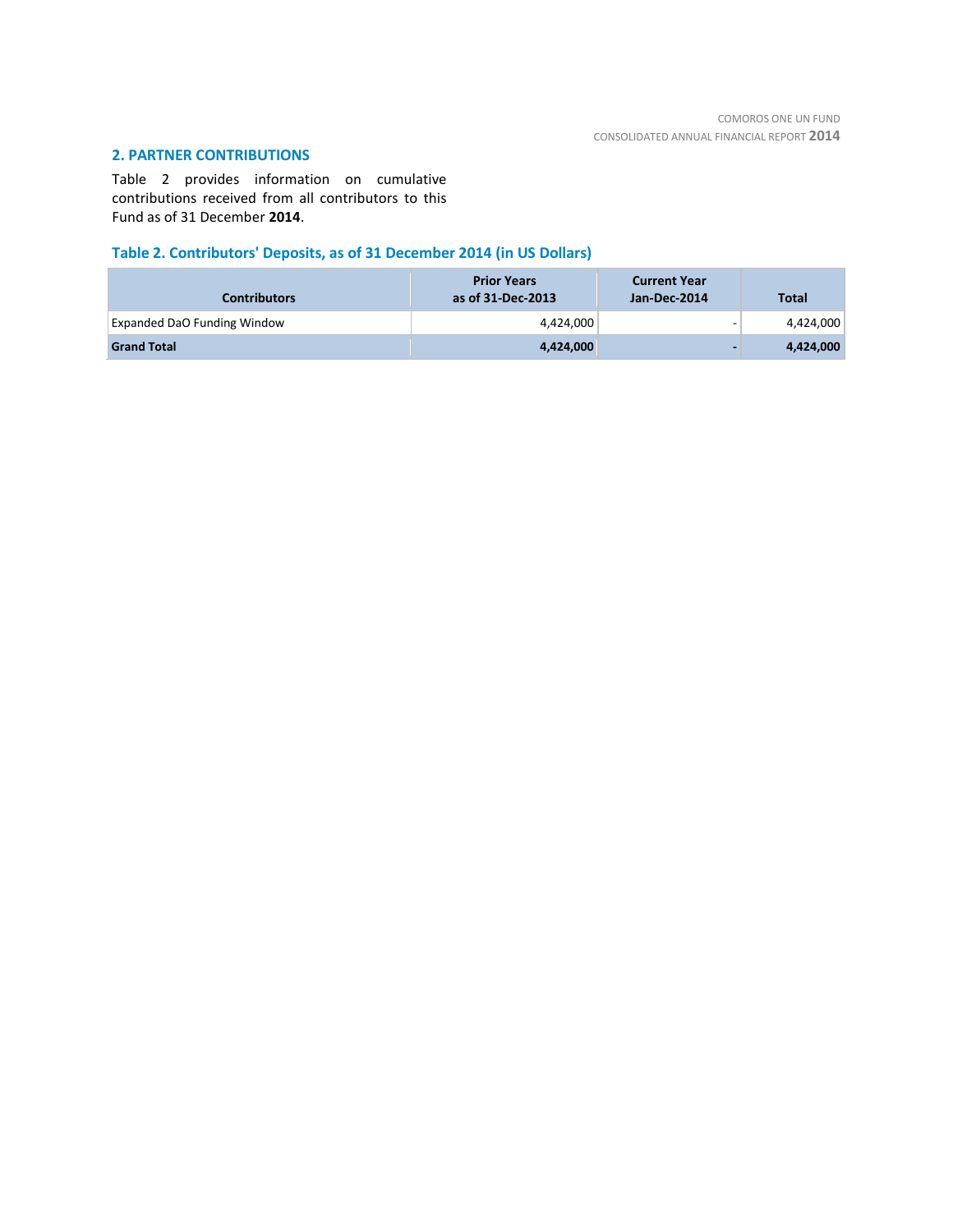#### **3. INTEREST EARNED**

Interest income is earned in two ways: 1) on the balance of funds held by the Administrative Agent ('Fund earned interest'), and 2) on the balance of funds held by the Participating Organizations ('Agency earned interest') where their Financial Regulations and Rules allow return of interest

to the AA. As of 31 December **2014**, Fund earned interest amounts to US\$ **9,380** and interest received from Participating Organizations amounts to US\$ **1,459**, bringing the cumulative interest received to US\$ **10,839**. Details are provided in the table below.

#### **Table 3. Sources of Interest and Investment Income, as of 31 December 2014 (in US Dollars)**

| <b>Interest Earned</b>                     | <b>Prior Years</b><br>as of 31-Dec-2013 | <b>Current Year</b><br>Jan-Dec-2014 | <b>Total</b> |
|--------------------------------------------|-----------------------------------------|-------------------------------------|--------------|
| <b>Administrative Agent</b>                |                                         |                                     |              |
| Fund Earned Interest and Investment Income | 9,346                                   | 34                                  | 9,380        |
| <b>Total: Fund Earned Interest</b>         | 9,346                                   | 34                                  | 9,380        |
| <b>Participating Organization</b>          |                                         |                                     |              |
| <b>UNDP</b>                                | 1,459                                   |                                     | 1,459        |
| <b>Total: Agency earned interest</b>       | 1,459                                   |                                     | 1,459        |
| <b>Grand Total</b>                         | 10,806                                  | 34                                  | 10,839       |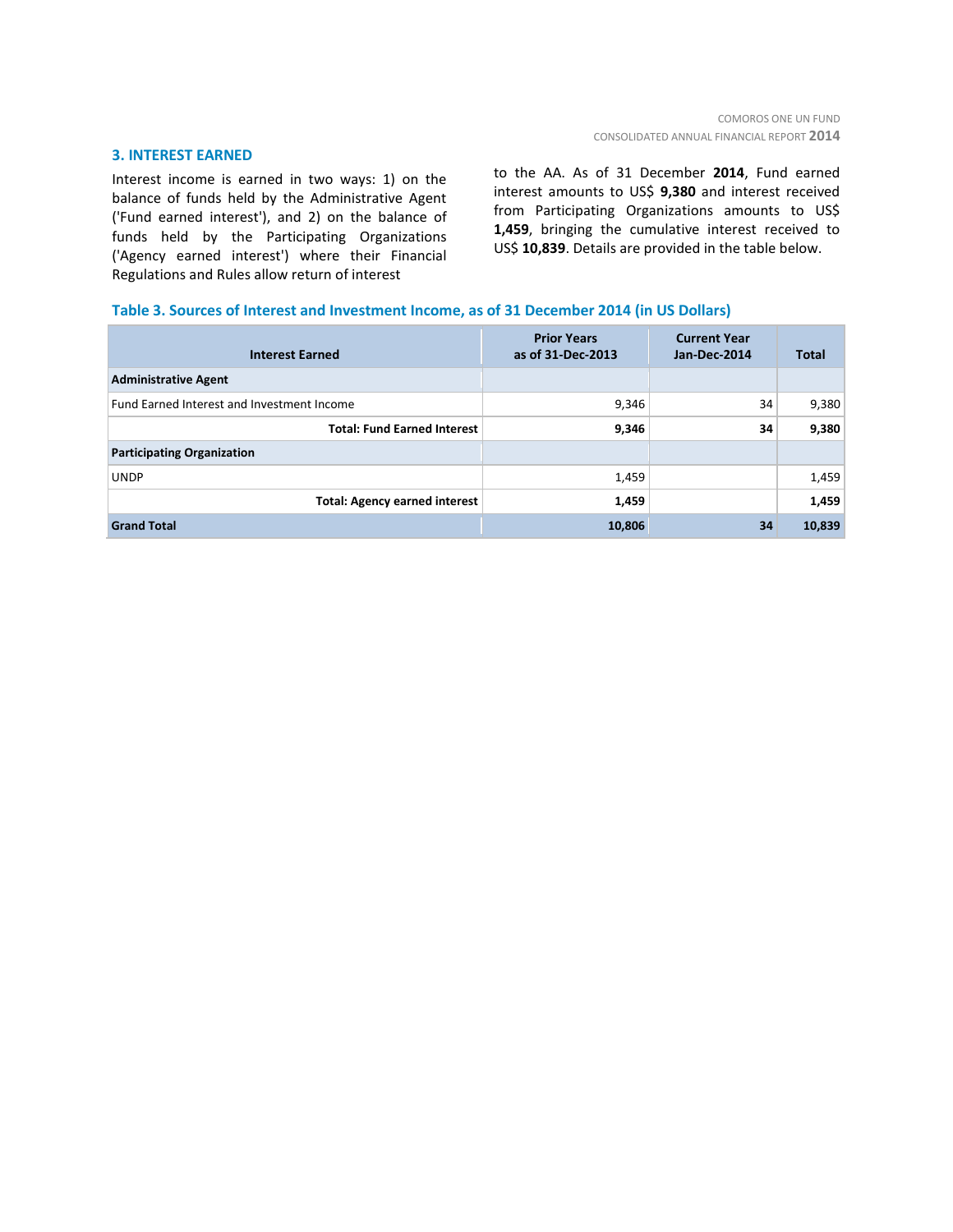### **4. TRANSFER OF FUNDS**

Allocations to Participating Organizations are approved by the Steering Committee and disbursed by the Administrative Agent. As of 31 December **2014**, the AA has transferred US\$ **4,386,797** to **6** Participating Organizations (see list below).

Table 4 provides additional information on the refunds received by the MPTF Office, and the net funded amount for each of the Participating Organizations.

|                 | Table 4. Transfer, Refund, and Net Funded Amount by Participating Organization, as of 31 December 2014 |  |
|-----------------|--------------------------------------------------------------------------------------------------------|--|
| (in US Dollars) |                                                                                                        |  |

| Prior Years as of 31-Dec-2013<br>Participating |                  | <b>Current Year Jan-Dec-2014</b> |                   |                  | <b>Total</b>   |                   |                  |                |                   |
|------------------------------------------------|------------------|----------------------------------|-------------------|------------------|----------------|-------------------|------------------|----------------|-------------------|
| <b>Organization</b>                            | <b>Transfers</b> | <b>Refunds</b>                   | <b>Net Funded</b> | <b>Transfers</b> | <b>Refunds</b> | <b>Net Funded</b> | <b>Transfers</b> | <b>Refunds</b> | <b>Net Funded</b> |
| <b>UNCDF</b>                                   | 50,000           |                                  | 50,000            |                  |                |                   | 50,000           |                | 50,000            |
| <b>UNDP</b>                                    | 2,256,797        |                                  | 2,256,797         |                  |                |                   | 2,256,797        |                | 2,256,797         |
| <b>UNESCO</b>                                  | 210,000          | (5,808)                          | 204,192           |                  |                |                   | 210,000          | (5,808)        | 204,192           |
| <b>UNFPA</b>                                   | 561,000          |                                  | 561,000           |                  |                |                   | 561,000          |                | 561,000           |
| <b>UNICEF</b>                                  | 978,000          |                                  | 978,000           |                  | (4, 341)       | (4, 341)          | 978,000          | (4, 341)       | 973,659           |
| <b>WHO</b>                                     | 331,000          |                                  | 331,000           |                  |                |                   | 331,000          |                | 331,000           |
| <b>Grand Total</b>                             | 4,386,797        | (5,808)                          | 4,380,989         |                  | (4, 341)       | (4, 341)          | 4,386,797        | (10, 149)      | 4,376,649         |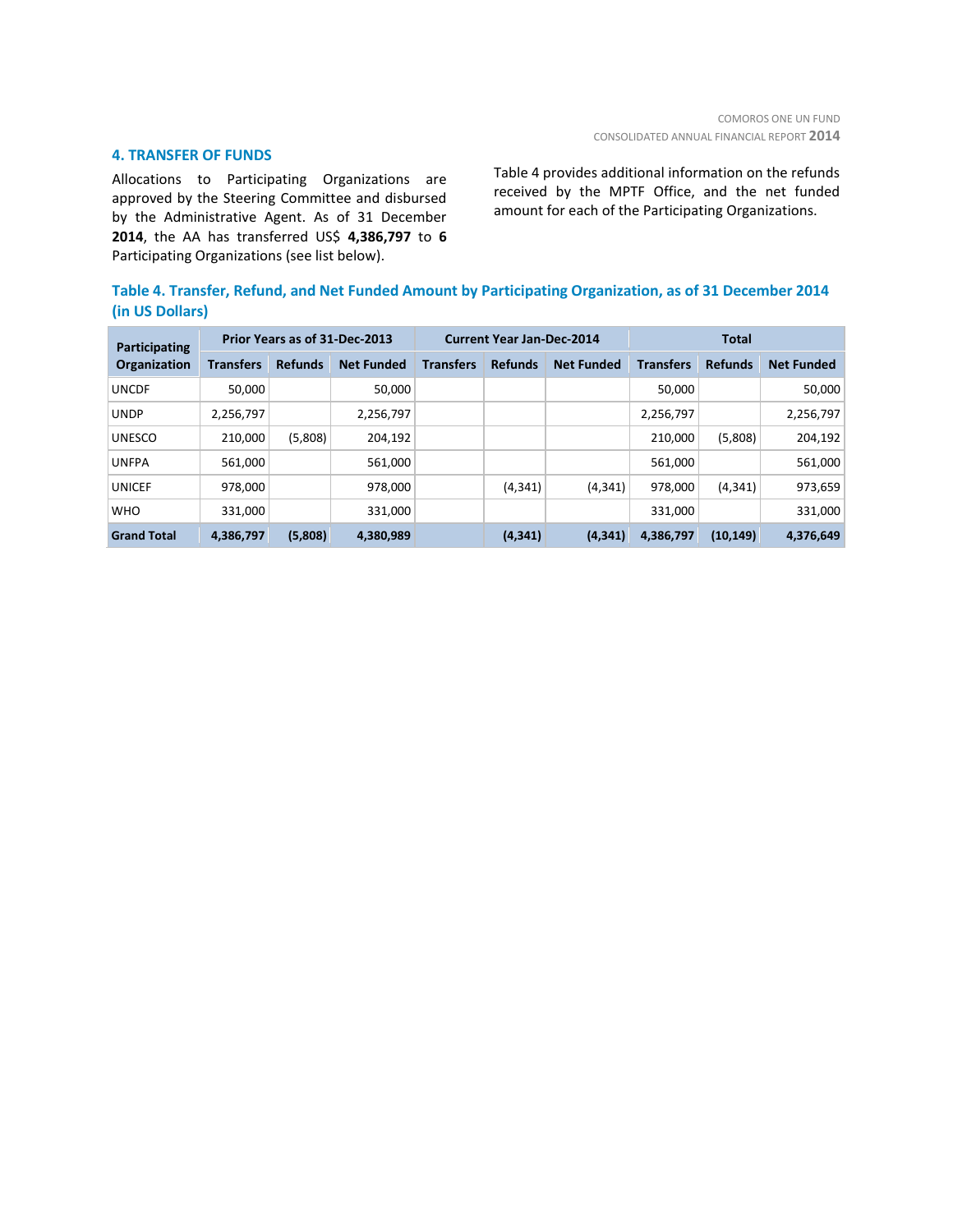CONSOLIDATED ANNUAL FINANCIAL REPORT **2014**

# **5. EXPENDITURE AND FINANCIAL DELIVERY RATES**

All final expenditures reported for the year **2014** were submitted by the Headquarters of the Participating Organizations. These were consolidated by the MPTF Office.

# **5.1 EXPENDITURE REPORTED BY PARTICIPATING ORGANIZATION**

As shown in table below, the cumulative net funded amount is US\$ **4,376,649** and cumulative expenditures reported by the Participating Organizations amount to US\$ **4,011,091**. This equates to an overall Fund expenditure delivery rate of **92** percent.

# **Table 5. Net Funded Amount, Reported Expenditure, and Financial Delivery by Participating Organization, as of 31 December 2014 (in US Dollars)**

|                                      |                    |                             | <b>Expenditure</b>                      |                                     |                   |                           |
|--------------------------------------|--------------------|-----------------------------|-----------------------------------------|-------------------------------------|-------------------|---------------------------|
| Participating<br><b>Organization</b> | Approved<br>Amount | <b>Net Funded</b><br>Amount | <b>Prior Years</b><br>as of 31-Dec-2013 | <b>Current Year</b><br>Jan-Dec-2014 | <b>Cumulative</b> | <b>Delivery Rate</b><br>% |
| <b>UNCDF</b>                         | 50.000             | 50,000                      | 50,000                                  |                                     | 50,000            | 100.00                    |
| <b>UNDP</b>                          | 2,256,797          | 2,256,797                   | 1,700,494                               | 195,049                             | 1,895,543         | 83.99                     |
| <b>UNESCO</b>                        | 210,000            | 204,192                     | 204,192                                 |                                     | 204,192           | 100.00                    |
| <b>UNFPA</b>                         | 561,000            | 561,000                     | 550,638                                 | 10,362                              | 561,000           | 100.00                    |
| <b>UNICEF</b>                        | 978.000            | 973,659                     | 940,254                                 | 33,246                              | 973.500           | 99.98                     |
| <b>WHO</b>                           | 331,000            | 331,000                     | 290,181                                 | 36,674                              | 326,855           | 98.75                     |
| <b>Grand Total</b>                   | 4,386,797          | 4,376,649                   | 3,735,760                               | 275,331                             | 4,011,091         | 91.65                     |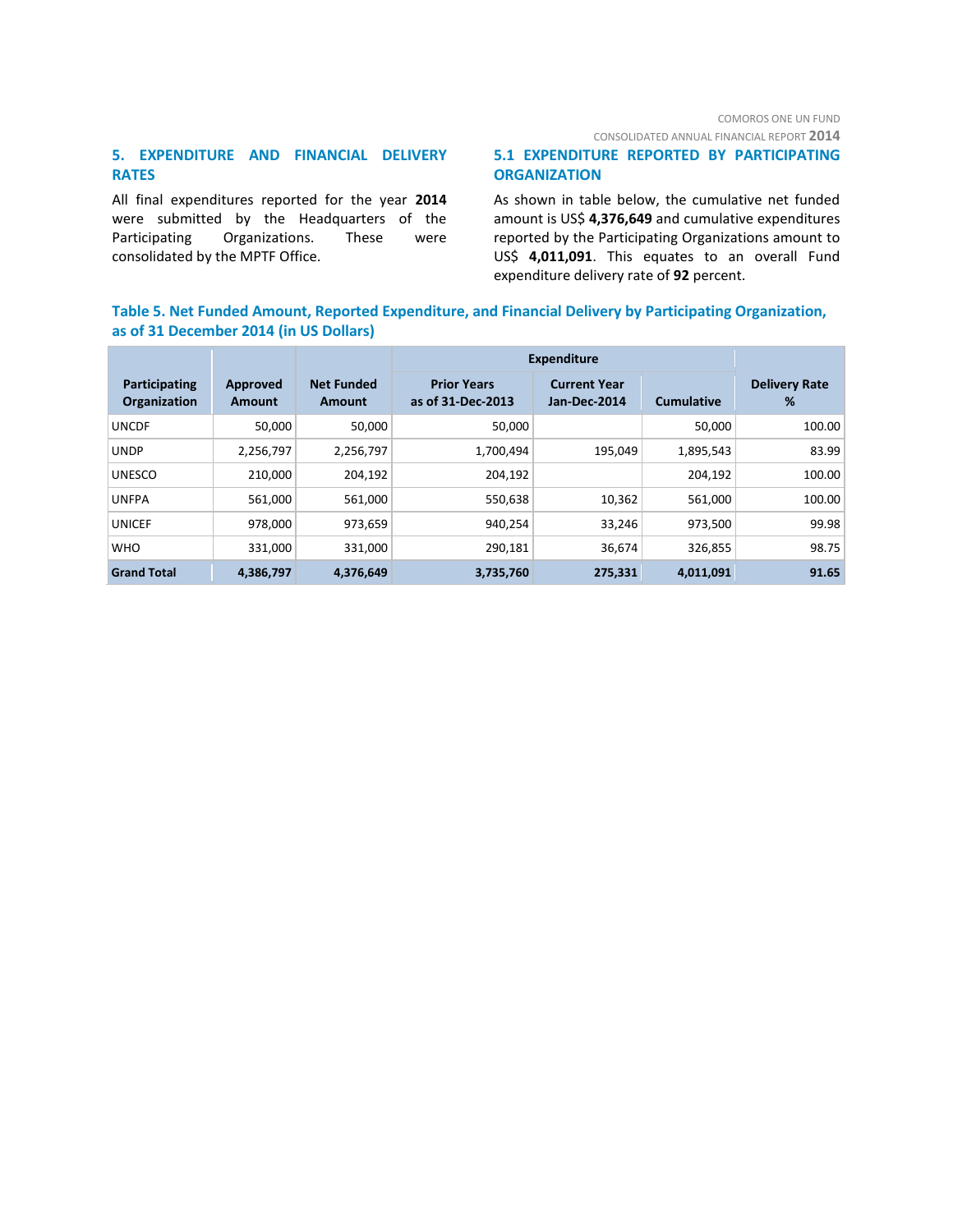# **5.2 EXPENDITURE BY [UNDAF OUTCOME OR THEMATIC AREA]**

Table 5 displays the net funded amounts, expenditures incurred and the financial delivery rates by UNDAF Outcome or Thematic Area.

# **Table 5. Expenditure by UNDAF Outcome, as of 31 December 2014 (in US Dollars)**

|                             | <b>Prior Years</b><br>as of 31-Dec-2013 | <b>Current Year</b><br>Total<br>Jan-Dec-2014 |                             |                    |                                                   |           |                           |  |  |
|-----------------------------|-----------------------------------------|----------------------------------------------|-----------------------------|--------------------|---------------------------------------------------|-----------|---------------------------|--|--|
| Country/Sector              | <b>Net Funded</b><br>Amount             | <b>Expenditure</b>                           | <b>Net Funded</b><br>Amount | <b>Expenditure</b> | <b>Net Funded</b><br><b>Expenditure</b><br>Amount |           | <b>Delivery Rate</b><br>% |  |  |
| Comoros                     |                                         |                                              |                             |                    |                                                   |           |                           |  |  |
| Climate Change              | 289,000                                 | 288,477                                      |                             | 123                | 289,000                                           | 288,600   | 99.86                     |  |  |
| Good Governance             | 1,028,000                               | 831,796                                      |                             | 11,023             | 1,028,000                                         | 842.819   | 81.99                     |  |  |
| Investment in Human Capital | 2,849,989                               | 2,527,921                                    | (4, 341)                    | 265,464            | 2,845,649                                         | 2,793,385 | 98.16                     |  |  |
| Sustainable Economic Growth | 214,000                                 | 87,566                                       |                             | (1,279)            | 214,000                                           | 86,287    | 40.32                     |  |  |
| <b>Comoros Total:</b>       | 4,380,989                               | 3,735,760                                    | (4, 341)                    | 275,331            | 4,376,649                                         | 4,011,091 | 91.65                     |  |  |
|                             |                                         |                                              |                             |                    |                                                   |           |                           |  |  |
| <b>Grand Total:</b>         | 4,380,989                               | 3,735,760                                    | (4, 341)                    | 275,331            | 4,376,649                                         | 4,011,091 | 91.65                     |  |  |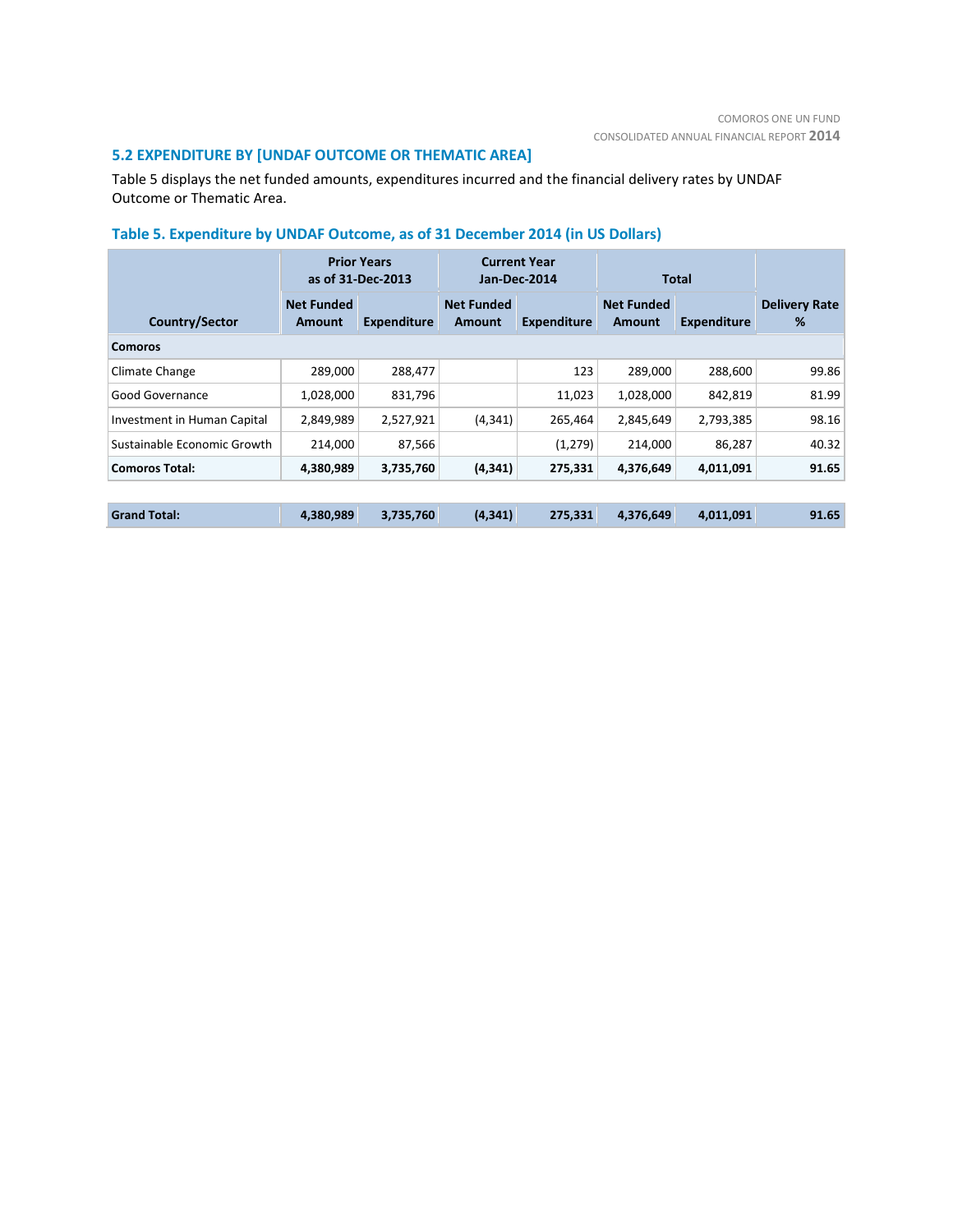#### **5.4 EXPENDITURE REPORTED BY CATEGORY**

Project expenditures are incurred and monitored by each Participating Organization and are reported as per the agreed categories for inter-agency harmonized reporting. In 2006 the UN Development Group (UNDG) established six categories against which UN entities must report inter-agency project expenditures. Effective 1 January 2012, the UN Chief Executive Board (CEB) modified these categories as a result of IPSAS adoption to comprise eight categories. All expenditure incurred prior to 1 January 2012 have been reported in the old categories; post 1 January 2012 all expenditure are reported in the new eight categories. The old and new categories are noted to the right.

Table 6 reflects expenditure reported in the UNDG expense categories. Where the Fund has been operational pre and post 1 January 2012, the expenditures are reported using both categories. Where a Fund became operational post 1 January 2012, only the new categories are used.

#### **2012 CEB Expense Categories**

- 1. Staff and personnel costs
- 2. Supplies, commodities and materials
- 3. Equipment, vehicles, furniture and depreciation
- 4. Contractual services
- 5. Travel
- 6. Transfers and grants
- 7. General operating expenses
- 8. Indirect costs

\_\_\_\_\_\_\_\_\_\_\_\_\_\_\_\_\_\_\_\_\_\_

#### **2006 UNDG Expense Categories**

- 1. Supplies, commodities, equipment & transport
- 2. Personnel
- 3. Training counterparts
- 4. Contracts
- 5. Other direct costs
- 6. Indirect costs

### **Table 6. Expenditure by UNDG Budget Category, as of 31 December 2014 (in US Dollars)**

|                                                      | <b>Expenditure</b>                      |                                     |              |                                                     |
|------------------------------------------------------|-----------------------------------------|-------------------------------------|--------------|-----------------------------------------------------|
| <b>Category</b>                                      | <b>Prior Years</b><br>as of 31-Dec-2013 | <b>Current Year</b><br>Jan-Dec-2014 | <b>Total</b> | <b>Percentage of Total</b><br><b>Programme Cost</b> |
| Supplies, Commodities, Equipment and Transport (Old) | 851,592                                 | $\overline{\phantom{a}}$            | 851,592      | 22.68                                               |
| Personnel (Old)                                      | 574,680                                 | $\overline{\phantom{a}}$            | 574,680      | 15.30                                               |
| Training of Counterparts(Old)                        | 19,964                                  | $\overline{\phantom{a}}$            | 19,964       | 0.53                                                |
| Contracts (Old)                                      | 318,101                                 | $\qquad \qquad \blacksquare$        | 318,101      | 8.47                                                |
| Other direct costs (Old)                             | 65,786                                  | -                                   | 65,786       | 1.75                                                |
| Staff & Personnel Cost (New)                         | 291,035                                 | 33,001                              | 324,036      | 8.63                                                |
| Suppl, Comm, Materials (New)                         | 35,395                                  | (115, 485)                          | (80,090)     | (2.13)                                              |
| Equip, Veh, Furn, Depn (New)                         | 105,314                                 | 2,411                               | 107,725      | 2.87                                                |
| Contractual Services (New)                           | 632,570                                 | 147,959                             | 780,529      | 20.78                                               |
| Travel (New)                                         | 120,645                                 | 30,177                              | 150,823      | 4.02                                                |
| Transfers and Grants (New)                           | 296,151                                 | 21,695                              | 317,847      | 8.46                                                |
| <b>General Operating (New)</b>                       | 196,336                                 | 128,240                             | 324,575      | 8.64                                                |
| <b>Programme Costs Total</b>                         | 3,507,568                               | 247,998                             | 3,755,566    | 100.00                                              |
| <sup>1</sup> Indirect Support Costs Total            | 228,191                                 | 27,333                              | 255,524      | 6.80                                                |
| <b>Total</b>                                         | 3,735,760                               | 275,331                             | 4,011,091    |                                                     |

**1 Indirect Support Costs** charged by Participating Organization, based on their financial regulations, can be deducted upfront or at a later stage during implementation. The percentage may therefore appear to exceed the 7% agreed-upon for on-going projects. Once projects are financially closed, this number is not to exceed 7%.